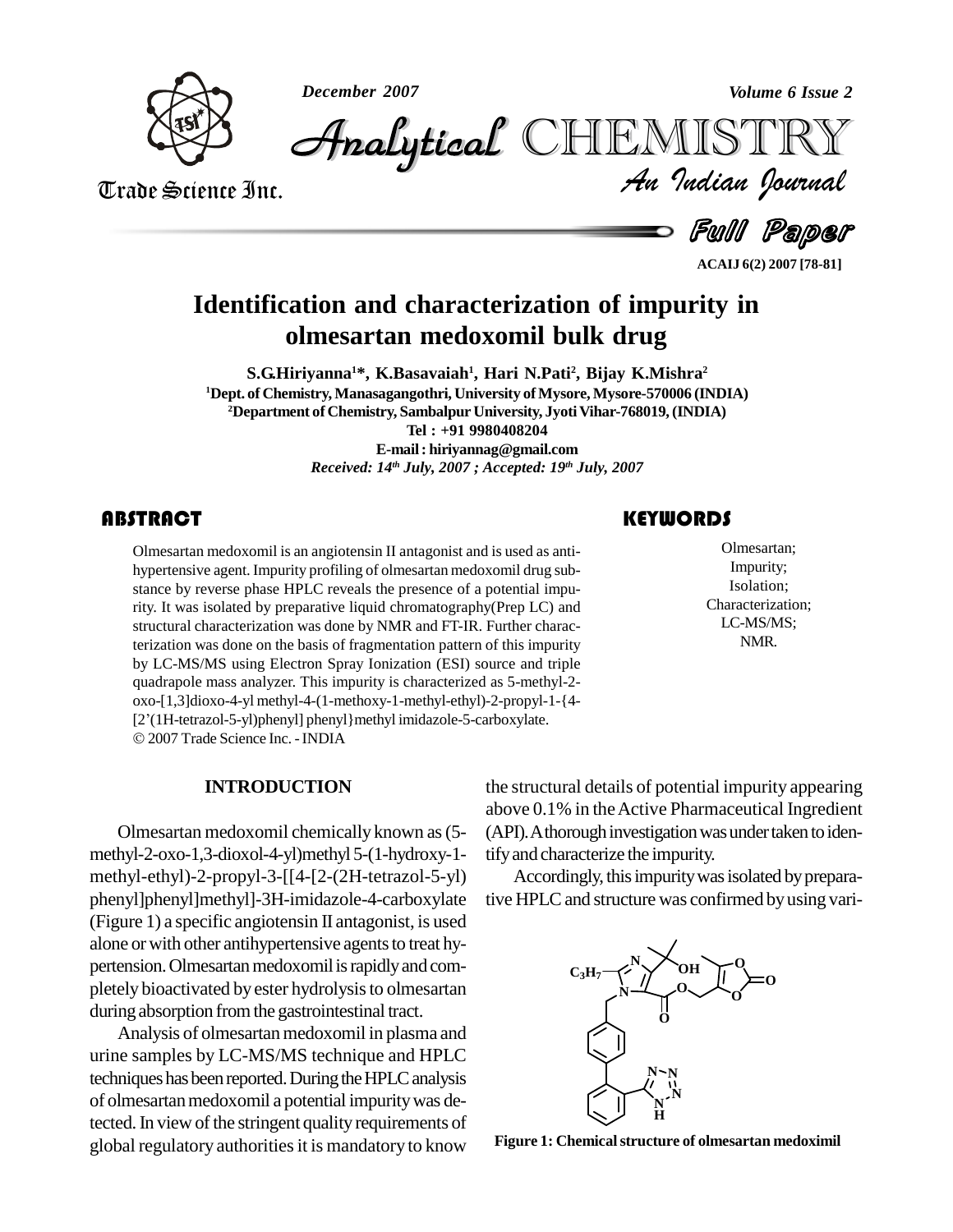ous analytical techniques.In this paperwe describe the identification and characterization of this impurity.

#### **EXPERIMENAL**

#### **Materials**

Olmesartan medoxomil was synthesized in process chemistry department of Advinus Therapeutic Research Centre, India. Ammonium acetate and sodium dihydrogen ortho-phosphate,ARgrade was obtained from Rankem, India. Methanol, acetonitrile (HPLC grade) and trifluoro acetic acid (ARgrade) were pro cured from Spectrochem, India. De-ionized water of grade) and trifluoro acetic acid (AR grade) were procured from Spectrochem, India. De-ionized water of<br>18MΩ was purified by Milli-Q water purification system (Millipore, USA).

### **HPLC(Analytical)**

Chromatographic separation was performed in Agilent1200Series HPLC system consisting of quaternary solvent delivery module, auto sampler and UV detector. Data was processed through Chemstation software version B-02-01-SR1 (260).

250mm×4.6mm i.d packed with 5µm particle size was employed forseparation. The gradient program used was mobile phase consisting of 10mM sodium dihydrogen ortho phosphate pH adjusted to 2.7 with tri-fluoro acetic acid(A) and acetonitile (B)(For gradi ent conditions see TABLE 1). Flow rate was kept at 1.0ml/min andcolumneluentwasmonitoredat 254nm.

#### **HPLC(Preparative)**

Preparative HPLC system used was Agilent 1200 Series HPLC system equipped with binary pump, G2260A auto sampler, G1364B fraction collector and G1315B DAD detector. Sample was injected using auto-sampler. Data was processed through Chemstation software version B-02-01(244).

An Inertsil ODS C18 column with dimentions of  $250$ mm $\times$ 20mm i.d packed with  $5 \mu$ m particle size was employed for separation. The gradient programme used was mobile phase consisting of 10mM ammonium acetate (A) and methanol (B) (For gradient conditions seeTABLE 2). Flow rate was kept at 20.0ml/ min and column eluent was monitored at 254 nm.

#### **TABLE1 :Gradient conditionsforHPLC Time (min) % of solvent A % of solvent B** 0 80 20 5 80 20 15 50 50 20 50 50 50 25 30 70 30 30 70 35 80 20

40 80 20

**Solvent A: 10mM Sodium dihydrogen ortho phosphate Ph adjusted to 2.7 with Tri fluor acetic acid; Solvent B: Acetonitrile**

**TABLE2 :Gradient conditionsforHPLC(Preparative)**

| Time (min) | % of solvent A | % of solvent B |  |
|------------|----------------|----------------|--|
|            |                |                |  |
|            | 40             |                |  |
| 15         | 25             | 75             |  |
| 20         | 25             | 75             |  |
| 23         | 40             | 6U             |  |
| 76         |                |                |  |

**Sovent A: 10mM Ammonium acetate; Solvent B: Methanol**

An Inertsil ODS C18 column with dimentions of reported relative to DMSO-d6  $(\delta=39.5$ ppm). The <sup>1</sup>H and <sup>13</sup>C experiments were performed with Varian-400 MHz with dual broad band <sup>1</sup>H chemical shift The <sup>1</sup>H and <sup>13</sup>C experiments were performed with<br>Varian-400 MHz with dual broad band <sup>1</sup>H chemical shift<br>values were reported on the  $\delta$  scale in ppm relative to Varian-400 MHz with dual broad b<br>values were reported on the  $\delta$  sca<br>TMS ( $\delta$ =0.000ppm) and <sup>13</sup>C chemi TMS ( $\delta$ =0.000ppm) and <sup>13</sup>C chemical shifts values were values were reported on the  $\delta$  scale in ppm relative to

#### **FT-IR spectroscopy**

The IR spectra were recorded in the solid state as KBr dispersion using Perkin Elmer FT-IR Spectrum 100 with DRS technique.

#### **Mass spectroscopy**

*Analytical* CHEMISTRY<br> *Analytical* CHEMISTRY<br> *Analytical* CHEMISTRY LC-MS/MS studies were carried out onAPI-2000 (LC-MS/MS triple quadrupole system Sciex,Applied Bio-Systems, Canada) the HPLC consisted of an Agilent-1100 series quaternary gradient pump with a degasser, auto sampler and column oven. The chro matographic conditions described in TABLE 2 have been used for analysis. The HPLC effluent was introduced into electron spray ionization(ESI) source of the mass spectrometer at 1.0ml/min with split ratio of 3:7. The ion source voltage was maintained at 5500 volts and capillarytemperature at 350 <sup>0</sup>C.Nitrogenwas used as both nebulizer and turbo spray gas.Massrange was out bymaintainingnormalized collision energyat 35eV with the range m/z 50-600amu.

#### **NMR spectroscopy**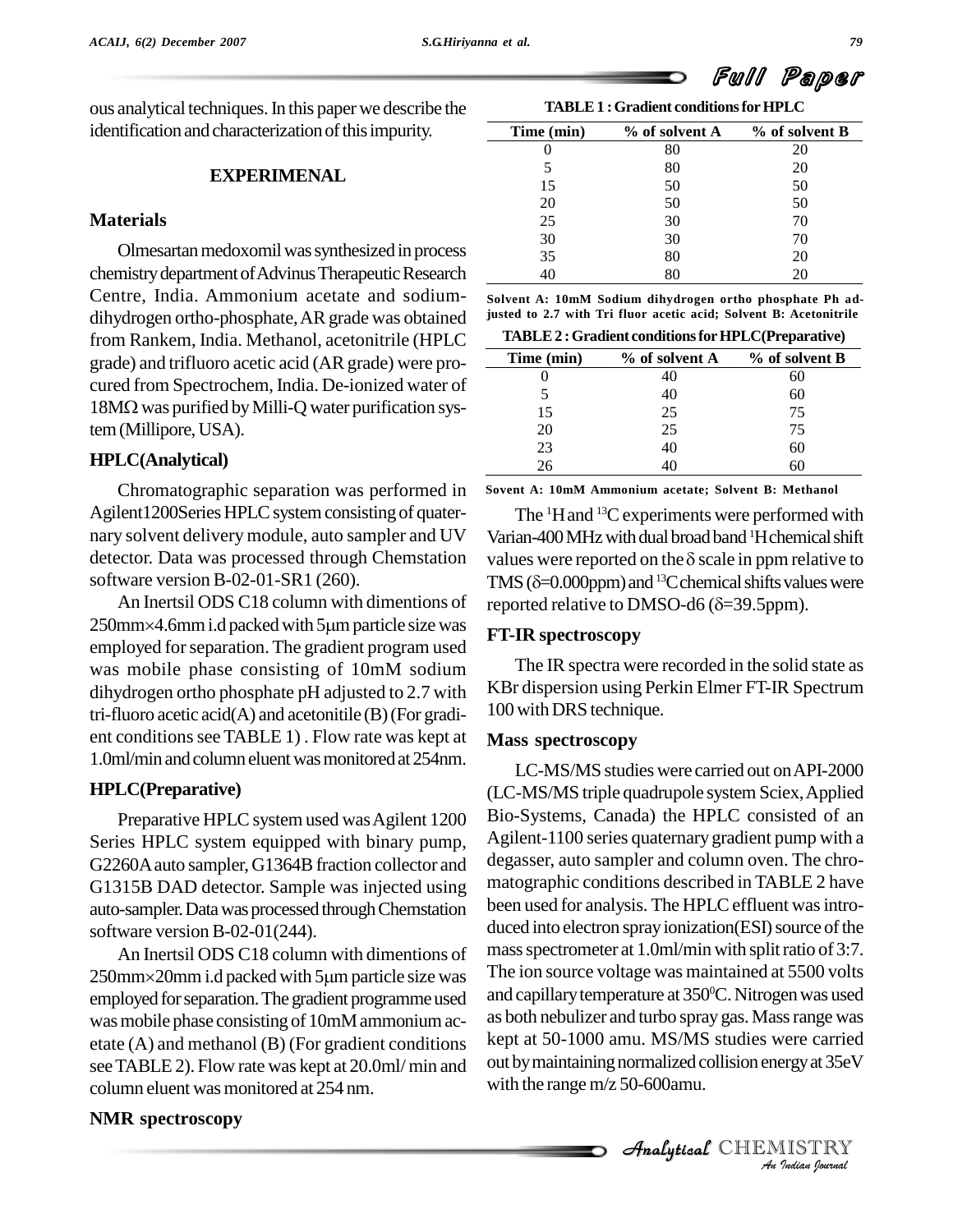# Full Paper **RESULTSAND DISCUSSION**

## **Detection of impurity by reverse phase HPLC**

The olmesartan medoxomil samples were diluted in the concentration of 0.5mg/ ml in methanol and analysed using solvent system described in TABLE 1. The impurity eluted at 17.1minutes and olmesartan medoxomil eluted at 16.2minutes.The typical analyti cal LC chromatogram is shown in figure 2. This impurity was isolated by chromatographing the crude sample of olmesartan medoxomil on preparative LC.

### **Isolation of impurity by preparativeLC**

The solvent system used for Prep-LC is described inTABLE2.Approximately 100g sample wasloaded onto the Prep-LC and the fractions were collected. Purity of all fractions was determined using analytical LC. Solvent was evaporated under high vacuum Buchi Rota vapor - V-580. The remaining aqueous layer comprising of ammonium acetate salt was subjected to liquid-liquid extraction usingmethylene di-chloride.The organic layer was concentrated under high vacuum to dryness. The solid thus obtained was re-anlaysed on analytical LC. The chromatographic purity of this impurity is found to be 95% to 96%, which was relatively good enough for carrying out spectroscopic experi ments.

#### **Structural elucidation of impurity**

The molecular ion of the impurity $(M+1)$  at m/z 573.1 amu was 14 amu more than that of olmesartan medoxomil indicating the presence of methoxy group (see TABLE 3) in the impurity. The fragmentation pattern obtained by MS/MS data indicated a daughter ion at m/z 541.3 supporting the presence of one methoxy group. In addition to this, the characteristic OH stretch-



**Figure 3 : <sup>1</sup>HNMR spectrumofIMP-I**

**Analytical** CHEMISTRY



**Figure 2: HPLCchromatogramof olmesartan medoxomil having 0.1%IMP-I**

**TABLE 3 : FT-IR and mass spectral data ofolmesartan medoxomil,IMP-I**

| Compound   | IR(per cm)              | MS data (ESI)           |
|------------|-------------------------|-------------------------|
| Olmesartan | 2970(aliphatic C-H      | $m/z(M+1)559.4,541.3,$  |
| medoxomil  | stretching)             | 429.2,275.0 207.1,195.3 |
|            | $3290(O-H stretching)$  |                         |
|            | 1832(C=O stretching)    |                         |
|            | $1708$ (C=O stretching) |                         |
|            | $1476(C-H bending)$     |                         |
|            | $1393(C-O stretching)$  |                         |
|            | $1301$ (C-N stretching) |                         |
| $IMP-I$    | 2966(aliphatic C-H      | $m/z(M+1)572.9,541.0$   |
|            | stretching)             | 429.1,275.0,207.1,195.3 |
|            | $1822(C=O$ stretching)  |                         |
|            | $1711(C=O$ stretching)  |                         |
|            | $1465$ (C-H bending)    |                         |
|            | 1390(C-O stretching)    |                         |
|            | $1306(C-N$ stretching)  |                         |

ing absorption band at 3290cm-1 was absent in the FT-IR spectrum of the impurity and it was present in that of olmesartan medoxomil (see TABLE 3). Presence of an -OMe functionality in the impurity was further confirmed olmesartan medoxomil (see TABLE 3). Presence of an<br>-OMe functionality in the impurity was further confirmed<br>by <sup>1</sup>H NMR. A singlet signal at  $\delta$ 2.91ppm in the impurity corresponding to 3 protons confirmed the pres ence of -OMe functionality (see figure 3). This peak was not observed in the olmesartan medoxomil <sup>1</sup>HNMR spectrum (see figure 4). Further to that absence of signal due to -OH group in the impurity in comparison to the olmesartan medoxomil confirmed the conversion of the -OH group to that of -OMe. This was further conthe olmesartan medoxomil confirmed the conversion of<br>the -OH group to that of -OMe. This was further con-<br>firmed by <sup>13</sup>C NMR. Signal at  $\delta$ 47.73 ppm in the impurity confirmed the presence of -OMe group and there firmed by <sup>13</sup>C NMR. Signal at  $\delta$ 47.73 ppm in the impurity confirmed the presence of -OMe group and there was no signal in the olmesartan medoxomil at this  $\delta$ value.Based on the above spectral data the molecular formula of impurity was confirmed as  $C_{30}H_{32}N_{6}O_{6}$  and the corresponding structure was characterized as 5-<br>methyl-2-oxo-[1,3]dioxo-4-yl methyl-4-(1-methoxy-<br>1-methyl-ethyl)-2-propyl-1-{4-[2′(1H-tetrazol-5methyl-2-oxo-[1,3]dioxo-4-ylmethyl-4-(1-methoxy-